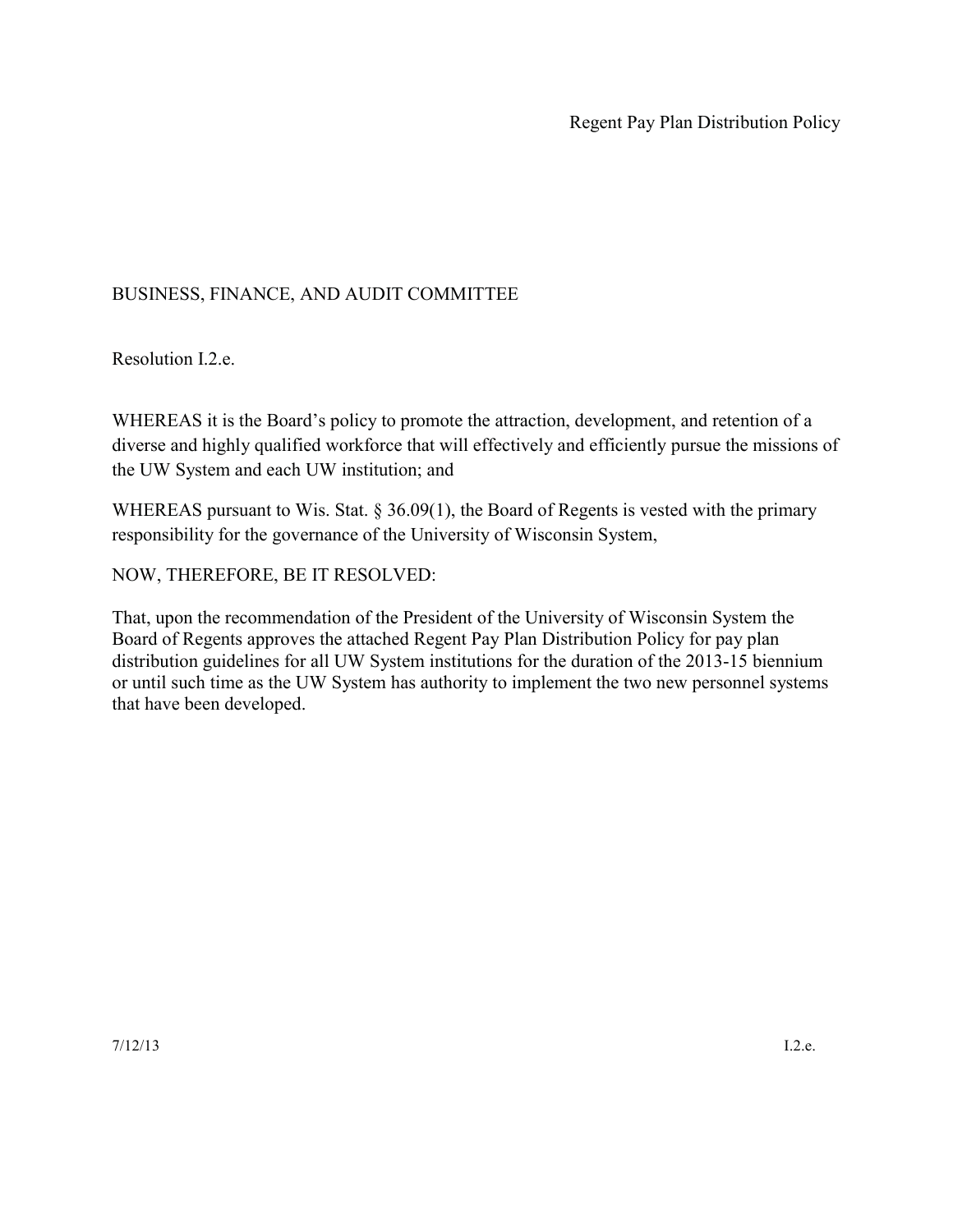# **UNIVERSITY OF WISCONSIN SYSTEM REGENT PAY PLAN DISTRIBUTION POLICY EXECUTIVE SUMMARY**

### **BACKGROUND**

The Board of Regents each biennium provides the Chancellors with pay plan distribution guidelines at the same time that the Board approves the pay plan request for all unclassified staff. Typically, this takes place in December of even-numbered years. The Board did review at its April 2013 meeting a pay plan distribution policy in anticipation of the UW System's having new authority for personnel systems. Because the recently enacted state budget removed this authority, it is necessary to approve new pay plan distribution policy guidance that will be applicable to all UW System institutions for the duration of the 2013-15 biennium or until such time as the UW System has authority to implement the two new personnel systems that have been developed.

### **REQUESTED ACTION**

Approval of Resolution I.2.e.

### **DISCUSSION**

The attached Regent Pay Plan Distribution Policy provides Chancellors with policy guidance on the distribution of Board of Regents approved biennial pay plans and for institutionally-funded supplemental pay plans. This operational policy has been review by the Chancellors and approved by the President of the UW System for all UW System institutions.

This policy on pay plan distribution is based on merit-based recruitment and assessment policies, practices, and performance goals that promote the development of a productive, accountable, and trusted workforce and compensation structures and tools that reflect the following factors: market, performance, internal equity, and cost of living. In addition, this policy guidance directs Chancellors to develop, oversee, and coordinate pay plan administration using the processes and practices of shared institutional governance that are operative at each respective institution. In addition, Chancellors shall ensure equity and balance within, between, and among all governance groups.

### **RELATED DOCUMENTS**

Regent Policy Document 20-2, 1994 Gender and Race Equity Study, and UPG 4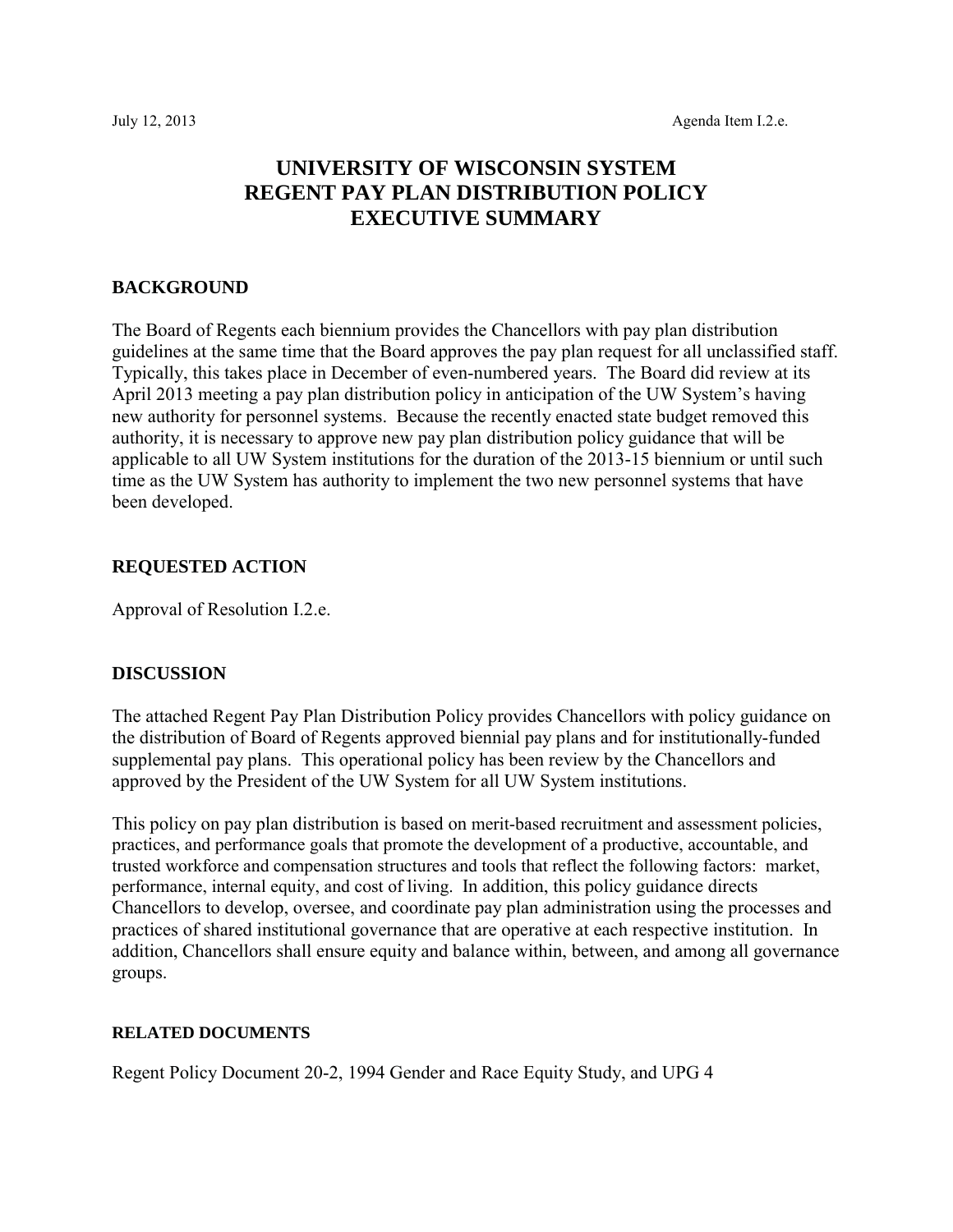# **The University of Wisconsin System**



Regent Pay Plan Distribution Policy – *Revised 7/9/13*

**Original Issuance Date**: July 12, 2013 **Last Revision Date:** 

### **1. POLICY PURPOSE:**

To provide Chancellors with policy guidance on the distribution of Board of Regents approved biennial pay plans and on institutionally-funded supplemental pay plans.

### **2. POLICY BACKGROUND:**

The Board of Regents each biennium provides the Chancellors with pay plan distribution guidelines at the same time that the Board approves the pay plan request for all unclassified staff. Typically, this takes place in December of even-numbered years. The Board did review at its April 2013 meeting a pay plan distribution policy in anticipation of having new authority for personnel systems. Because the recently enacted state budget removed this authority, it is necessary to approve new pay plan distribution policy guidance that will be applicable to all UW System institutions for the duration of the 2013-15 biennium or until such time as the UW System has authority to implement the two new personnel systems.

### **3. POLICY DEFINITIONS:**

"Faculty" means persons who hold the rank of professor, associate professor, assistant professor, or instructor in an academic department or its functional equivalent in an institution, persons described under Wis. Stat. § 36.13(4)(c) and such academic staff as may be designated by the chancellor and faculty of the institution.

"Academic Staff" means professional and administrative personnel with duties, and subject to types of appointments, that are primarily associated with higher education institutions or their administration but does not include faculty and staff provided under Wis. Stat. § 16.57.

"Limited Appointment" means an appointment to a designated administrative position, the holder of which serves at the pleasure of the authorized official who made the appointment. Certain positions must be designated as limited appointments under Wis. Stat. § 36.17(2), while others may be designated by the appointing authority as limited appointments at the time of the appointment.

"Regent pay plan" means the amount of state funds and/or generated funds available for salary increases for all employees in the continuing staff base budget with at least solid performance.

"Supplemental pay plan" means the amount of generated or reallocated institutional base funds approved and available for salary increases for any or all employees in the continuing staff base budget with at least solid performance.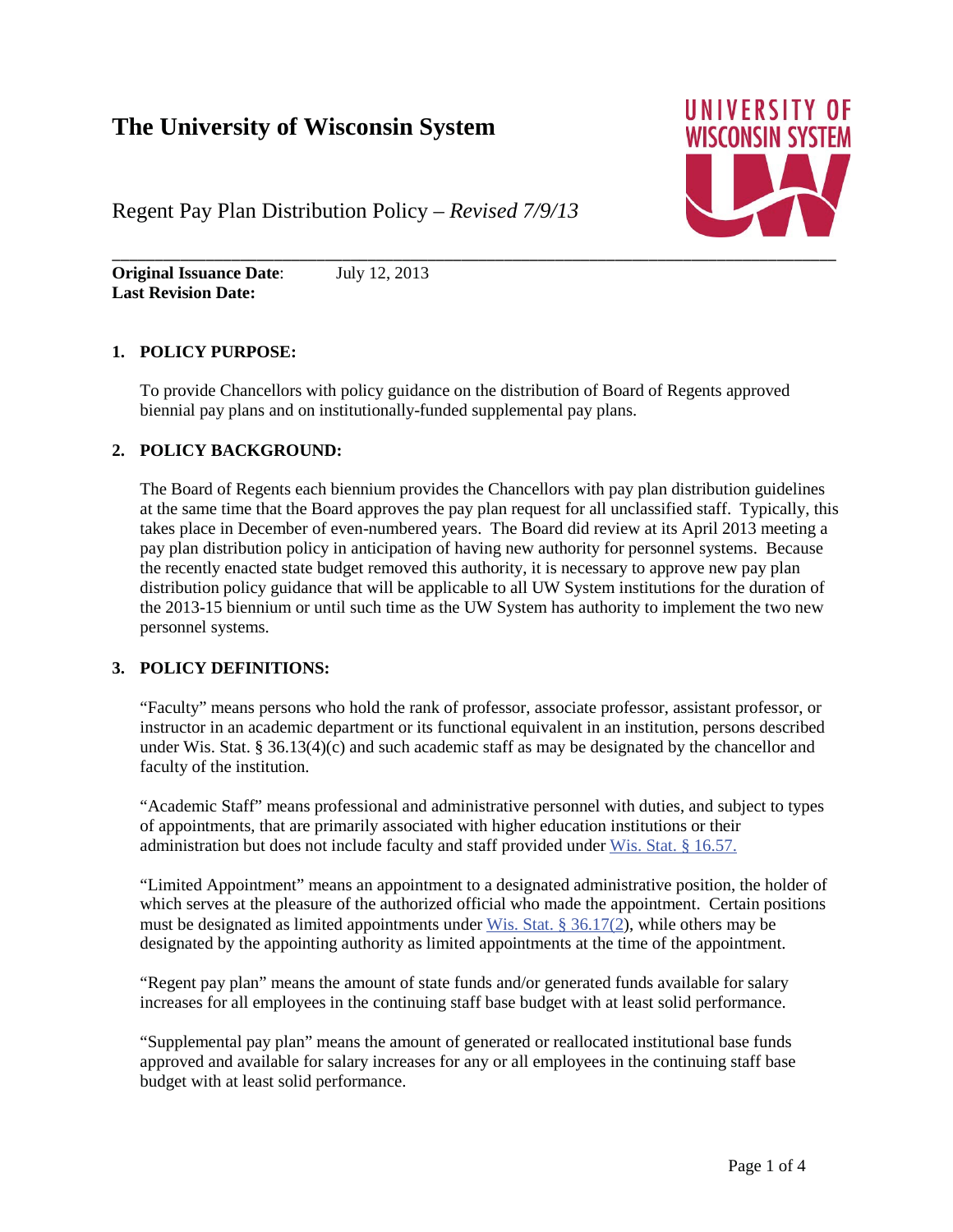"Base salary adjustments or lump sum payments" means reallocated institutional base budget funds used to address strategic salary adjustments specific to institutional needs and priorities.

## **4. POLICY:**

- (1) Chancellors shall develop, oversee and coordinate pay plan administration using the processes and practices of shared institutional governance that are operative at each respective institution. Prior to the approval of the Regent Pay Plan each Chancellor shall initiate faculty, academic staff, and limited appointee performance evaluations using a suitable evaluation system to assess meritorious performance and solid performance, the results of which can be converted to a salary, once the pay plan is known. The evaluation judgments shall be made before July 1, as provided in s.  $36.09$  (1)(j), Wis. Stats.
- (2) Chancellors shall ensure equity and balance within, between, and among all governance groups. While recognizing obvious differences between roles, responsibilities, compensation, and market-based forces, compensation adjustments for all employee categories are to be viewed, held, and considered as separate parts of the pay plan distribution for each institution.
- (3) Chancellors are authorized to earmark up to 15 percent of the total pay plan each year for the Chancellors' discretionary use to meet special compensation needs, such as rewarding members of the University workforce for innovative and/or collaborative program delivery; rewarding exceptional performance in support of institution goals; and/or correcting gender pay inequities or other structural anomalies or inequities warranting adjustment.
- (4) Assessment of meritorious performance and solid performance for faculty shall be based on a systematic performance evaluation program which identifies positive contributions by the faculty member to teaching, research, public service and/or the support functions inherent in the institution's mission. Assessment of teaching faculty shall include consideration of student evaluations (Regent Policy Document 20-2, formerly 74-13, October 4, 1974). Assessment of meritorious performance and solid performance for all other university employees shall be based on a systematic performance evaluation program which allows supervisory assessment of solid and meritorious performance in their areas of assigned responsibility.
- (5) Market determinations are not to be considered in the distribution of Regent Pay Plan funds, except that Chancellors may use market considerations when distributing earmarked funds provided for in number (3) above.
- (6) Any and all compensation adjustments must include a merit/performance component; acrossthe-board compensation adjustments that do not include a merit/performance component are prohibited. At a minimum, continuing staff who have performed at a satisfactory level shall be entitled to a compensation adjustment from funds set aside to recognize solid performance, except when an employment contract, collective bargaining agreement or administrative practice holds to the contrary.
- (7) Unless otherwise specified by executive/legislative/Regent action, the effective dates for the payment of the pay plan rates will be July 1 each year for annual-basis employees, the start of the academic year for those on academic year appointments, and other dates as set by the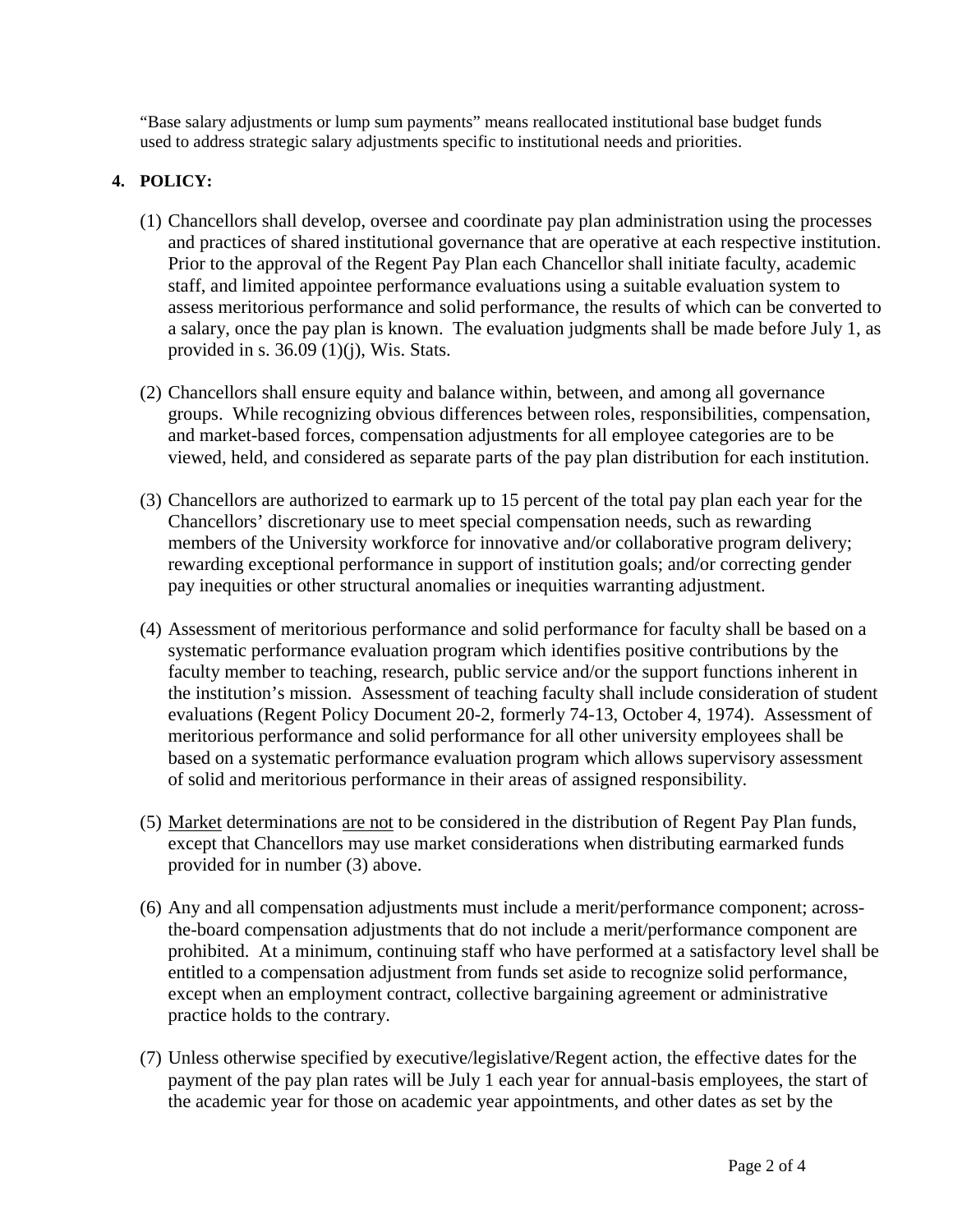Chancellors for persons with appointment periods commencing at times other than July 1 and the beginning of the academic year.

- (8) The President is authorized each year to increase the systemwide faculty salary minima by up to the full amount of the Regent Pay Plan rounded to the nearest hundred dollars. For Category B research and instructional academic staff, the Board authorizes the continuation of the current policy linking titles to the faculty salary minima based on percentage relationships approved in the 1994 Gender and Race Equity Study. UW System salary ranges and salary minima will be established in accordance with the approved Regent Pay Plan.
- (9) Base salaries shall not be less than the salary minima or pay range minimum. A salary increase shall not move the base salary above the UW System salary range maximum, if applicable. University employees who are currently paid above an applicable range maximum shall be eligible for a salary increase of up to half of the amount by which the salary ranges have been adjusted.
- (10) Approval of salary adjustment rates for promotion in faculty rank is delegated to Chancellors.
- (11) The Board intends to make a separate request of JCOER for a supplemental pay plan during the 2013-15 biennium to enable Chancellors to use generated or reallocated institutional resources to provide for a supplemental pay plan for individual salary adjustments (base or one-time) for employees in any or all of the following employee categories: faculty, academic staff, and limited employees.
- (12) In using discretionary funds provided for in number (3) above and/or supplemental pay plan provided for in number (11) above, Chancellors may consider factors of equitable compensation for faculty and staff with comparable training, experience, and responsibilities at peer institutions and among comparable UW System institutions, programs, and departments.
- (13) For represented graduate assistants, pay plan adjustments will be determined through union collective bargaining negotiations.
- (14) Each institution shall complete its actions on pay schedules for non-represented graduate assistants prior to July 1 and shall establish a factor for adjustments, which can be applied expeditiously to determine compensation increases. Pay schedules for each graduate assistant category shall be separately established.
- (15) The Regent Pay Plan funding allocation shall be distributed as soon as possible after final approval of the pay plan by the Board of Regents and after the Governor signs the biennial budget.
- (16) Compensation actions related to the Regent Pay Plan and delegated to the Chancellors shall be completed in accordance with statutory requirements, legislative intent, and Regent policy, and shall be reported to UW System Administration to make possible the preparation of payrolls and reporting to the Board of Regents.